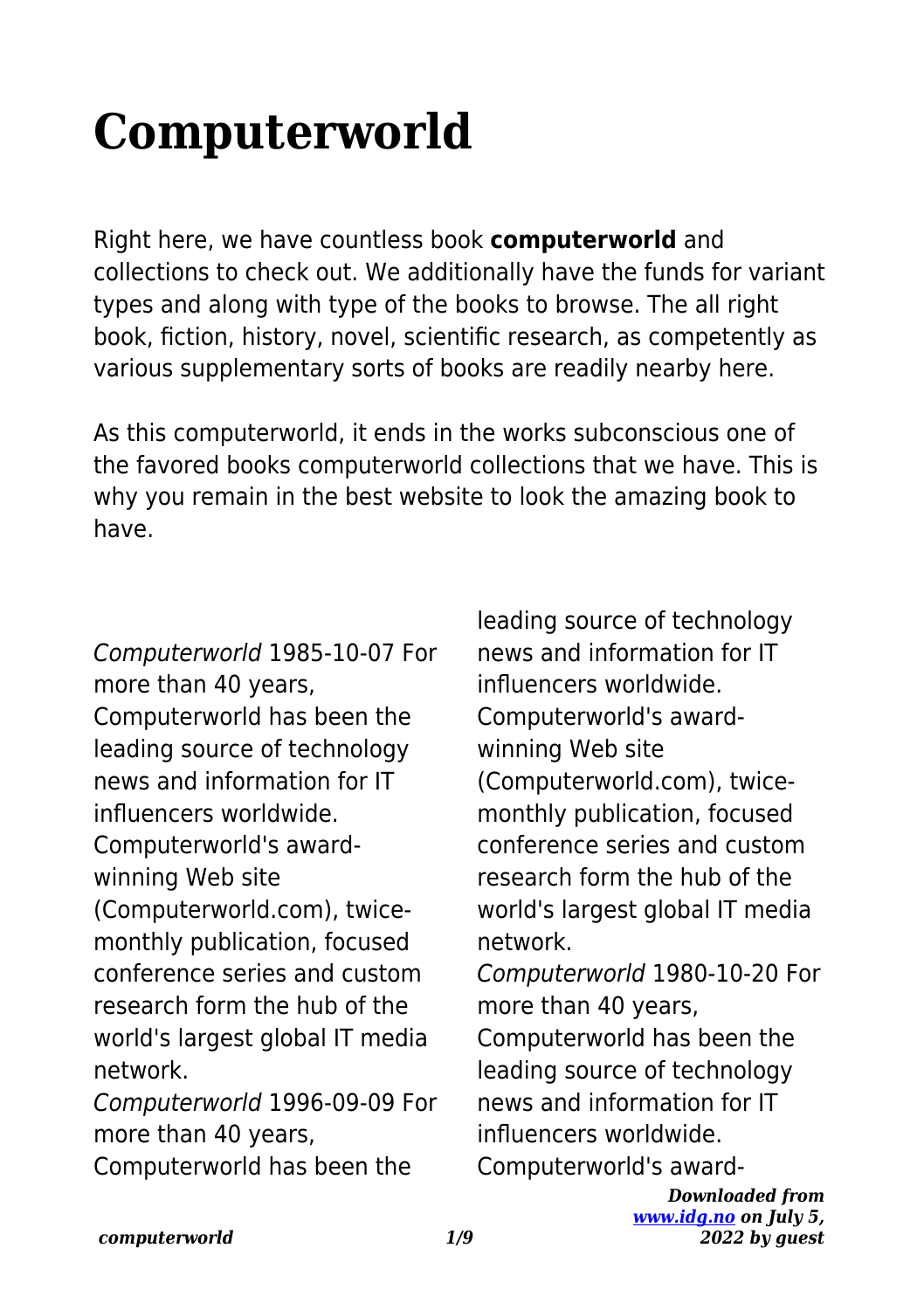winning Web site (Computerworld.com), twicemonthly publication, focused conference series and custom research form the hub of the world's largest global IT media network.

**Computerworld** 1983-07-11 For more than 40 years, Computerworld has been the leading source of technology news and information for IT influencers worldwide. Computerworld's award-

winning Web site

(Computerworld.com), twicemonthly publication, focused conference series and custom research form the hub of the world's largest global IT media network.

**Computerworld** 2000-04-03 For more than 40 years, Computerworld has been the leading source of technology news and information for IT influencers worldwide. Computerworld's awardwinning Web site (Computerworld.com), twicemonthly publication, focused conference series and custom research form the hub of the world's largest global IT media network.

Computerworld 1976-12-20 For more than 40 years, Computerworld has been the leading source of technology news and information for IT influencers worldwide. Computerworld's awardwinning Web site (Computerworld.com), twicemonthly publication, focused conference series and custom research form the hub of the world's largest global IT media network. Computerworld Alfred Elton Van

Vogt 1983

Computerworld 1987-04-20 For more than 40 years,

Computerworld has been the leading source of technology news and information for IT influencers worldwide. Computerworld's awardwinning Web site

(Computerworld.com), twicemonthly publication, focused conference series and custom research form the hub of the world's largest global IT media network.

*Downloaded from [www.idg.no](http://www.idg.no) on July 5,* **Computerworld** 1980-12 For more than 40 years, Computerworld has been the

*2022 by guest*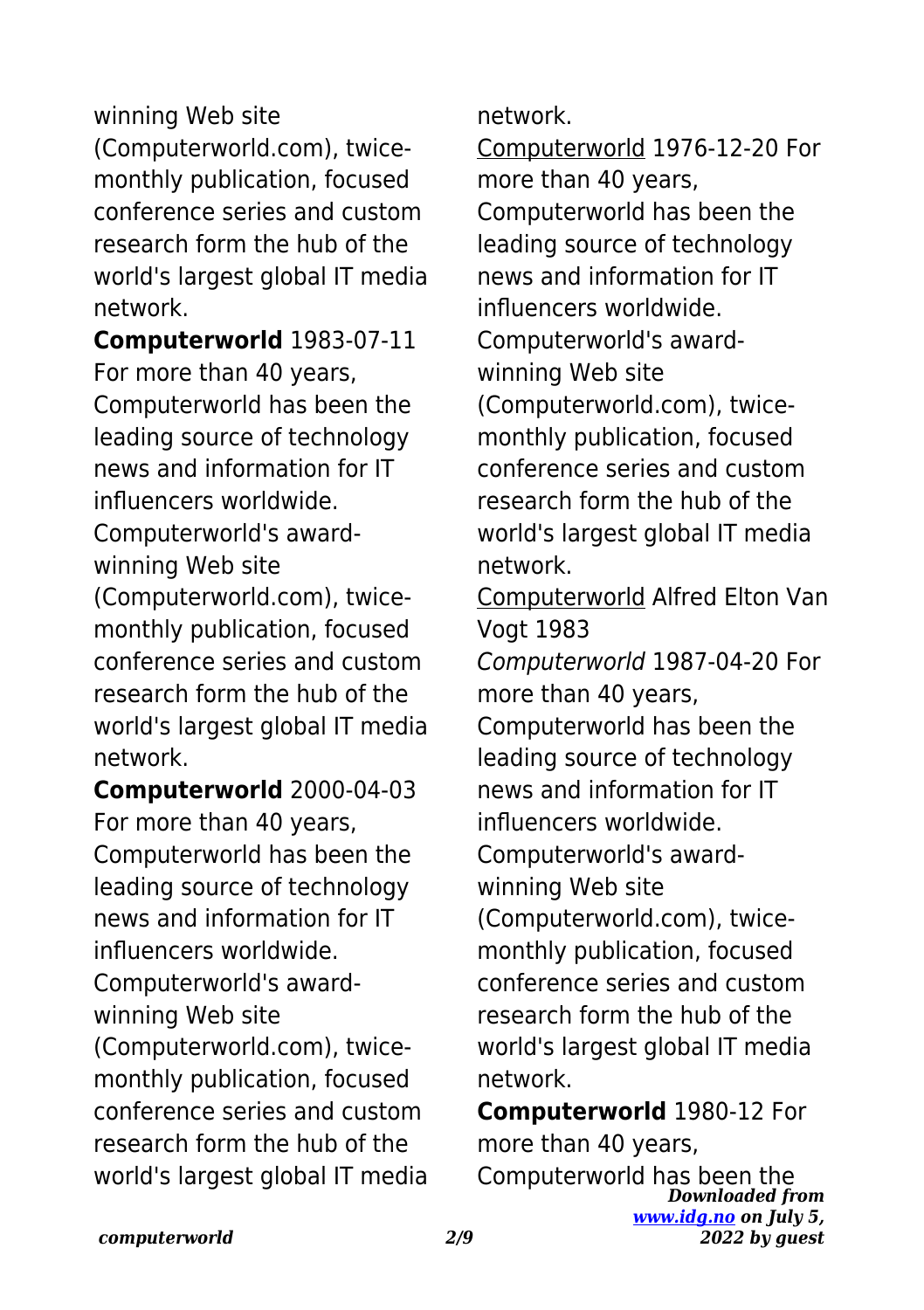leading source of technology news and information for IT influencers worldwide.

Computerworld's awardwinning Web site

(Computerworld.com), twicemonthly publication, focused conference series and custom research form the hub of the world's largest global IT media network.

Computerworld 1986-01-13 For more than 40 years,

Computerworld has been the leading source of technology news and information for IT influencers worldwide.

Computerworld's awardwinning Web site

(Computerworld.com), twicemonthly publication, focused conference series and custom research form the hub of the world's largest global IT media network.

Computerworld 1985-03-25 For more than 40 years,

Computerworld has been the leading source of technology news and information for IT influencers worldwide. Computerworld's award-

winning Web site

(Computerworld.com), twice-

monthly publication, focused conference series and custom research form the hub of the world's largest global IT media network.

**Computerworld** 1988 For more than 40 years, Computerworld has been the leading source of technology news and information for IT influencers worldwide. Computerworld's awardwinning Web site (Computerworld.com), twicemonthly publication, focused conference series and custom research form the hub of the world's largest global IT media network.

Computerworld 1994-01-24 For more than 40 years, Computerworld has been the leading source of technology news and information for IT influencers worldwide.

Computerworld's awardwinning Web site

(Computerworld.com), twicemonthly publication, focused conference series and custom research form the hub of the world's largest global IT media network.

*Downloaded from [www.idg.no](http://www.idg.no) on July 5, 2022 by guest* Computerworld 1986-10-27 For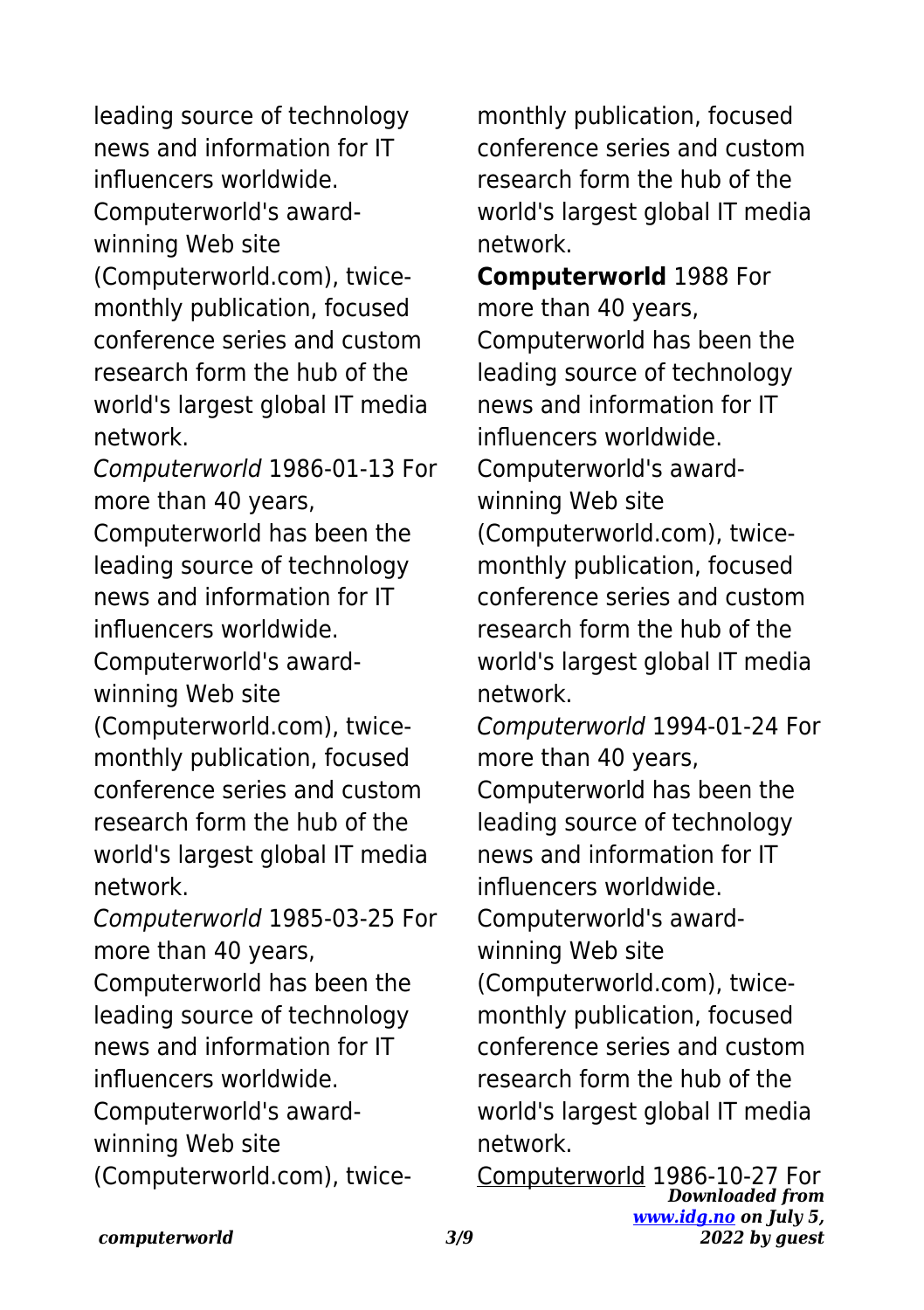more than 40 years, Computerworld has been the leading source of technology news and information for IT influencers worldwide.

Computerworld's awardwinning Web site

(Computerworld.com), twicemonthly publication, focused conference series and custom research form the hub of the world's largest global IT media network.

Computerworld 1978-04-17 For more than 40 years,

Computerworld has been the leading source of technology news and information for IT influencers worldwide.

Computerworld's awardwinning Web site

(Computerworld.com), twicemonthly publication, focused conference series and custom research form the hub of the world's largest global IT media network.

**Computerworld** 1985-07-22 For more than 40 years, Computerworld has been the leading source of technology news and information for IT influencers worldwide. Computerworld's awardwinning Web site (Computerworld.com), twicemonthly publication, focused conference series and custom research form the hub of the world's largest global IT media network.

**Computerworld** 1998-11-30 For more than 40 years, Computerworld has been the leading source of technology news and information for IT influencers worldwide. Computerworld's awardwinning Web site (Computerworld.com), twicemonthly publication, focused conference series and custom research form the hub of the world's largest global IT media network.

*Downloaded from [www.idg.no](http://www.idg.no) on July 5, 2022 by guest* **Computerworld** 1982-06-07 For more than 40 years, Computerworld has been the leading source of technology news and information for IT influencers worldwide. Computerworld's awardwinning Web site (Computerworld.com), twicemonthly publication, focused conference series and custom research form the hub of the world's largest global IT media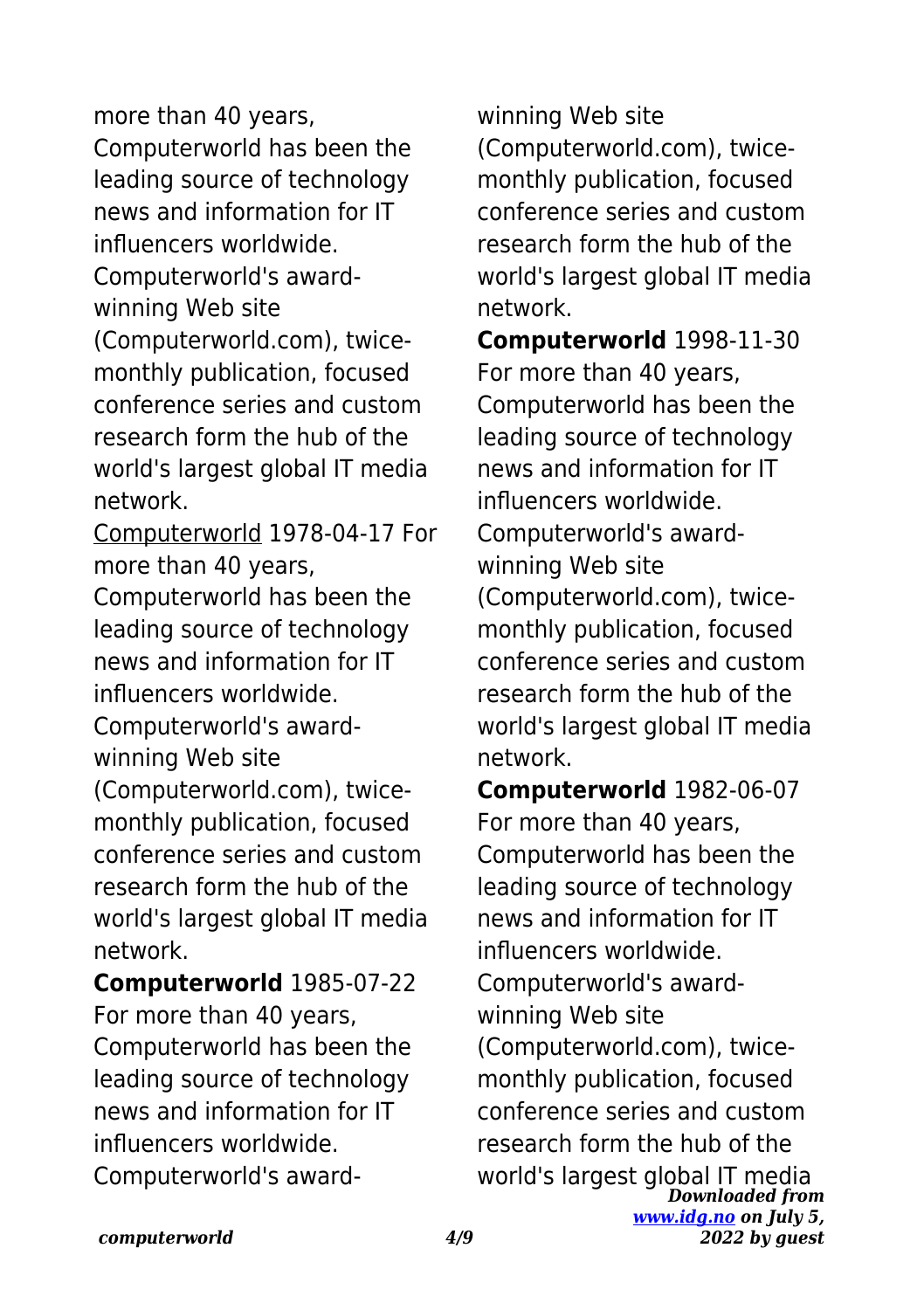## network.

**Computerworld** 1983-04-11 For more than 40 years, Computerworld has been the leading source of technology news and information for IT influencers worldwide. Computerworld's awardwinning Web site

(Computerworld.com), twicemonthly publication, focused conference series and custom research form the hub of the world's largest global IT media network.

Computerworld 1984-05-21 For more than 40 years,

Computerworld has been the leading source of technology news and information for IT influencers worldwide. Computerworld's award-

winning Web site

(Computerworld.com), twicemonthly publication, focused conference series and custom research form the hub of the world's largest global IT media network.

Computerworld 1977-09-26 For more than 40 years,

Computerworld has been the leading source of technology news and information for IT

influencers worldwide. Computerworld's awardwinning Web site (Computerworld.com), twicemonthly publication, focused conference series and custom research form the hub of the world's largest global IT media network.

Computerworld 1984-12-24 For more than 40 years, Computerworld has been the leading source of technology news and information for IT influencers worldwide. Computerworld's awardwinning Web site (Computerworld.com), twicemonthly publication, focused conference series and custom research form the hub of the world's largest global IT media network.

*Downloaded from [www.idg.no](http://www.idg.no) on July 5, 2022 by guest* **Computerworld** 2000-03-06 For more than 40 years, Computerworld has been the leading source of technology news and information for IT influencers worldwide. Computerworld's awardwinning Web site (Computerworld.com), twicemonthly publication, focused conference series and custom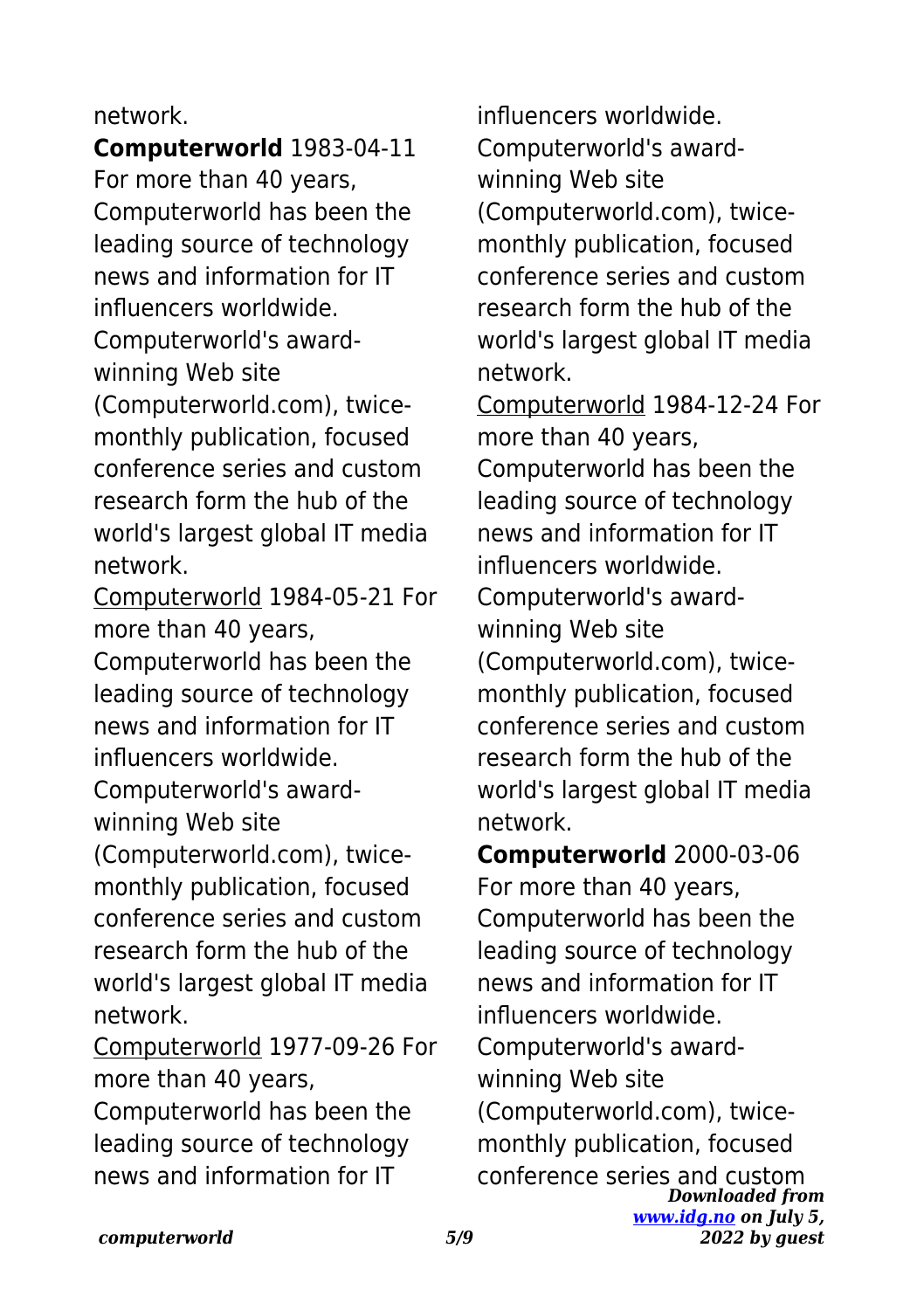research form the hub of the world's largest global IT media network.

**Computerworld** 1985-04-22 For more than 40 years, Computerworld has been the leading source of technology news and information for IT influencers worldwide. Computerworld's awardwinning Web site (Computerworld.com), twicemonthly publication, focused conference series and custom research form the hub of the world's largest global IT media network.

**Computerworld** 1987-03-02 For more than 40 years, Computerworld has been the leading source of technology news and information for IT influencers worldwide. Computerworld's award-

winning Web site

(Computerworld.com), twicemonthly publication, focused conference series and custom research form the hub of the world's largest global IT media network.

Computerworld 1982-03-15 For more than 40 years,

Computerworld has been the

leading source of technology news and information for IT influencers worldwide. Computerworld's awardwinning Web site (Computerworld.com), twicemonthly publication, focused conference series and custom research form the hub of the world's largest global IT media network.

**Computerworld** 1980-05-05 For more than 40 years, Computerworld has been the leading source of technology news and information for IT influencers worldwide. Computerworld's awardwinning Web site (Computerworld.com), twicemonthly publication, focused conference series and custom research form the hub of the world's largest global IT media network.

*Downloaded from* **Computerworld** 1993-06-21 For more than 40 years, Computerworld has been the leading source of technology news and information for IT influencers worldwide. Computerworld's awardwinning Web site (Computerworld.com), twice-

*[www.idg.no](http://www.idg.no) on July 5, 2022 by guest*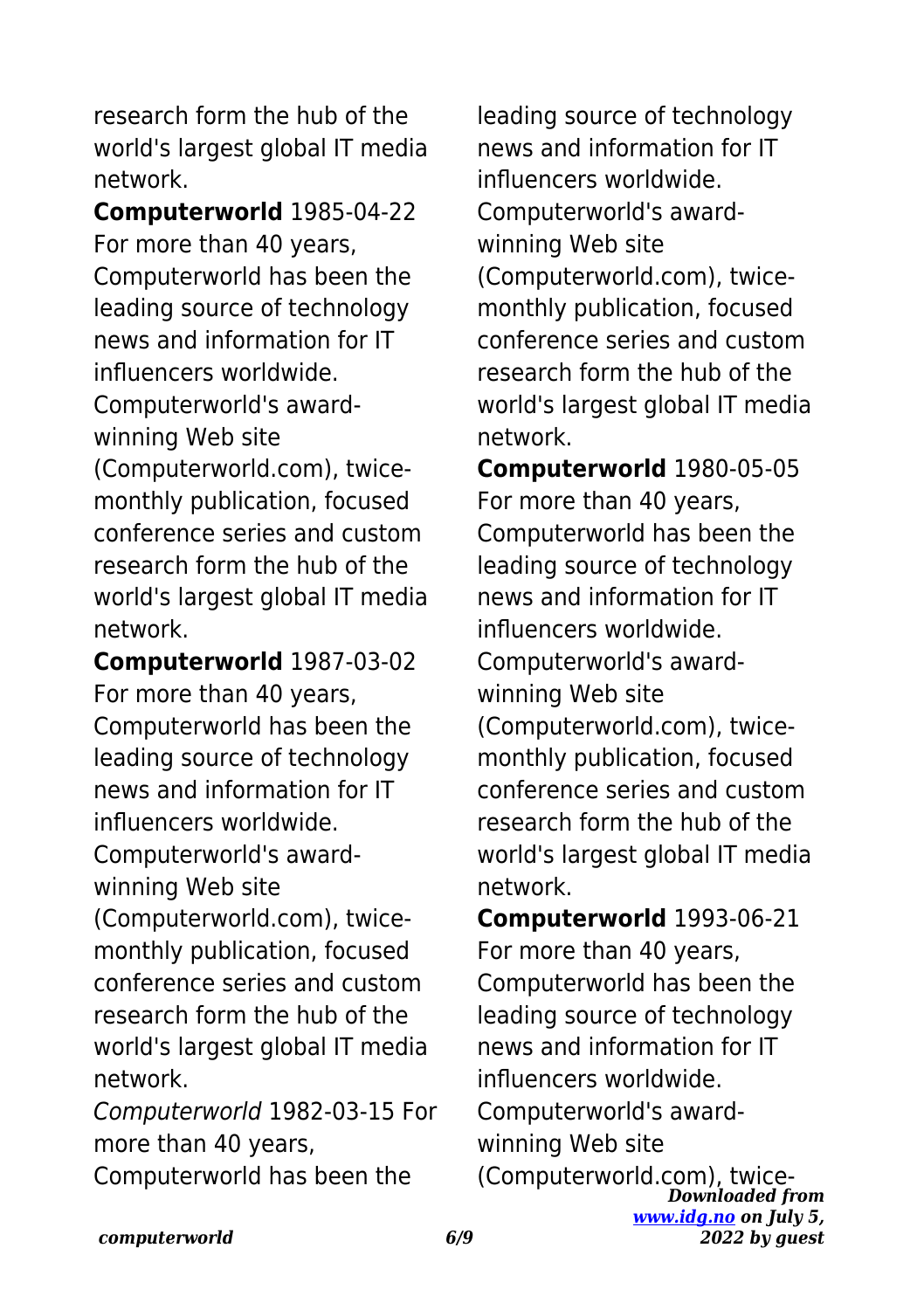monthly publication, focused conference series and custom research form the hub of the world's largest global IT media network.

**Computerworld** 1999-08-16 For more than 40 years, Computerworld has been the leading source of technology news and information for IT influencers worldwide.

Computerworld's awardwinning Web site

(Computerworld.com), twicemonthly publication, focused conference series and custom research form the hub of the world's largest global IT media network.

**Computerworld** 1975-09-10 For more than 40 years, Computerworld has been the leading source of technology news and information for IT influencers worldwide. Computerworld's awardwinning Web site (Computerworld.com), twicemonthly publication, focused conference series and custom research form the hub of the world's largest global IT media network.

**Computerworld** 1993-11-01

For more than 40 years, Computerworld has been the leading source of technology news and information for IT influencers worldwide. Computerworld's awardwinning Web site (Computerworld.com), twicemonthly publication, focused conference series and custom research form the hub of the world's largest global IT media network.

**Computerworld** 1999-01-25 For more than 40 years, Computerworld has been the leading source of technology news and information for IT influencers worldwide. Computerworld's awardwinning Web site (Computerworld.com), twicemonthly publication, focused conference series and custom research form the hub of the world's largest global IT media network.

**Computerworld** 1981-10-26 For more than 40 years, Computerworld has been the leading source of technology news and information for IT influencers worldwide. Computerworld's award-

*Downloaded from [www.idg.no](http://www.idg.no) on July 5, 2022 by guest*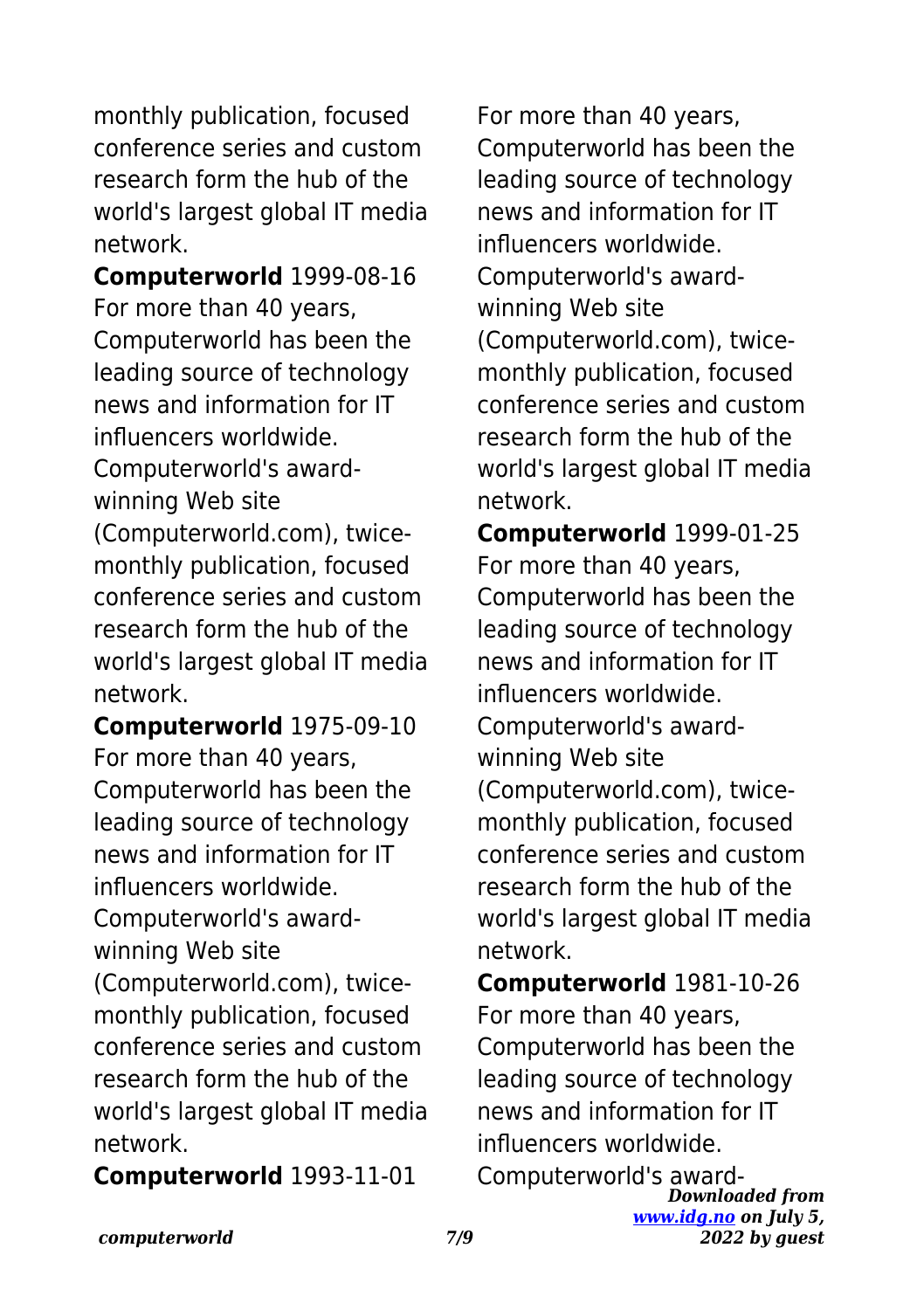## winning Web site

(Computerworld.com), twicemonthly publication, focused conference series and custom research form the hub of the world's largest global IT media network.

**Computerworld** 1988-02-08 For more than 40 years, Computerworld has been the leading source of technology news and information for IT influencers worldwide. Computerworld's award-

winning Web site

(Computerworld.com), twicemonthly publication, focused conference series and custom research form the hub of the world's largest global IT media network.

**Computerworld** 1985-09-30 For more than 40 years, Computerworld has been the leading source of technology news and information for IT influencers worldwide. Computerworld's awardwinning Web site (Computerworld.com), twicemonthly publication, focused conference series and custom research form the hub of the world's largest global IT media

## network.

**Computerworld** 1993-08-23 For more than 40 years, Computerworld has been the leading source of technology news and information for IT influencers worldwide. Computerworld's awardwinning Web site (Computerworld.com), twicemonthly publication, focused conference series and custom research form the hub of the world's largest global IT media network.

Computerworld 1973-08-29 For more than 40 years, Computerworld has been the leading source of technology news and information for IT influencers worldwide. Computerworld's awardwinning Web site (Computerworld.com), twicemonthly publication, focused conference series and custom research form the hub of the world's largest global IT media network.

*Downloaded from [www.idg.no](http://www.idg.no) on July 5, 2022 by guest* **Computerworld** 1999-03-15 For more than 40 years, Computerworld has been the leading source of technology news and information for IT